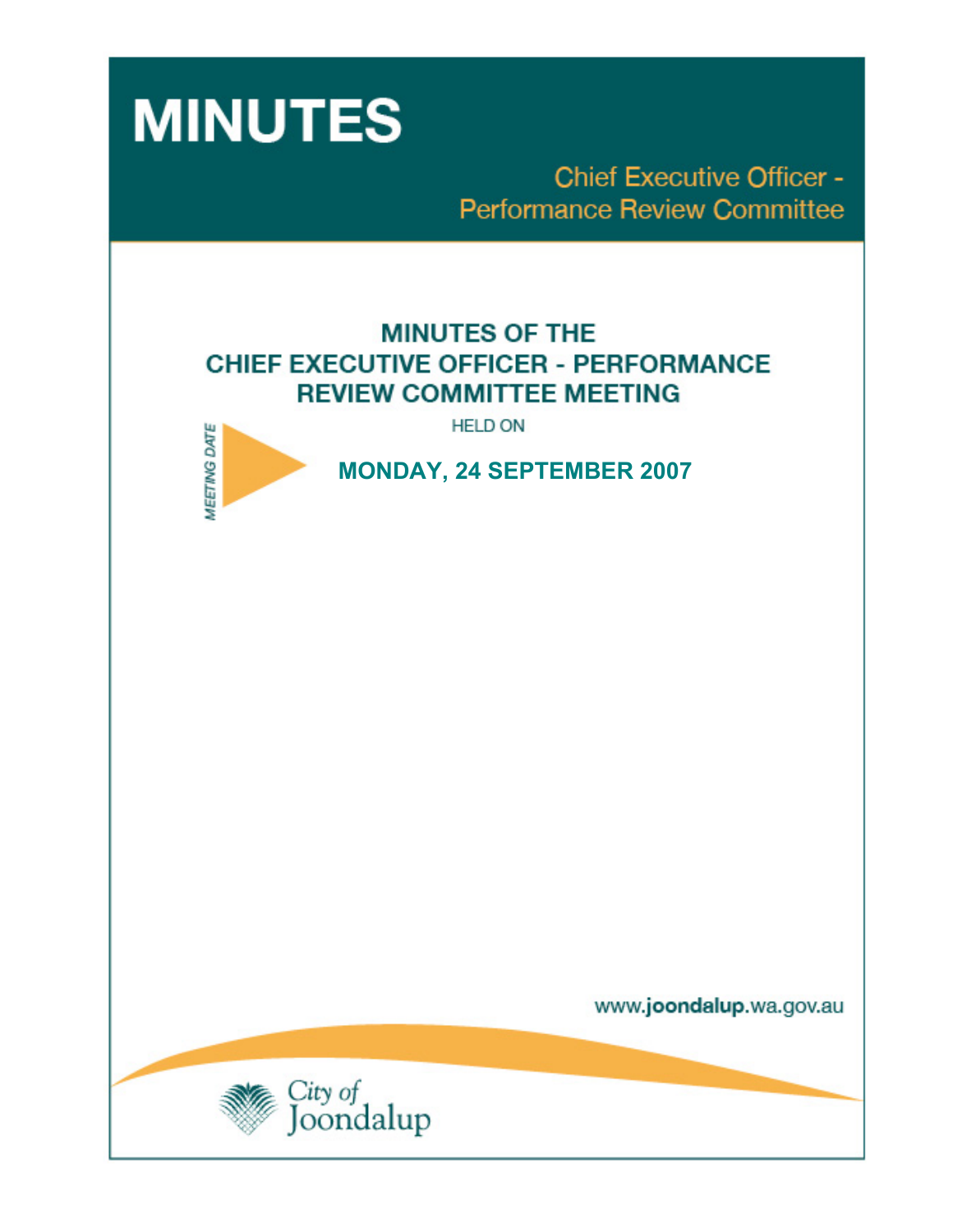## **CITY OF JOONDALUP**

## **MINUTES OF THE CHIEF EXECUTIVE OFFICER – PERFORMANCE REVIEW COMMITTEE MEETING HELD IN CONFERENCE ROOM 3, JOONDALUP CIVIC CENTRE, BOAS AVENUE, JOONDALUP ON MONDAY, 24 SEPTEMBER 2007**

### **ATTENDANCE**

#### **Committee Members:**

| Cr Russ Fishwick   | <b>Presiding Person</b> | South Ward         |               |
|--------------------|-------------------------|--------------------|---------------|
| Mayor Troy Pickard |                         |                    |               |
| Cr Tom McLean      |                         | North Ward         |               |
| Cr Steve Magyar    |                         | North-Central Ward | from 1742 hrs |
| Cr Brian Corr      |                         | South-East Ward    |               |
|                    |                         |                    |               |

## **Officers:**

| Director, Corporate Services:               | M TIDY   |
|---------------------------------------------|----------|
| Acting Administrative Services Coordinator: | L TAYLOR |

#### **In attendance:**

Mr John Phillips, Workplace Solutions

## **DECLARATION OF OPENING**

The Presiding Person declared the meeting open at 1730 hrs.

## **APOLOGIES/LEAVE OF ABSENCE**

Apology - Cr Amphlett

## **CONFIRMATION OF MINUTES**

## MINUTES OF THE CHIEF EXECUTIVE OFFICER – PERFORMANCE REVIEW COMMITTEE MEETING HELD ON 16 AUGUST 2007

**MOVED Mayor Pickard, SECONDED Cr McLean that the minutes of the meeting of the Chief Executive Officer – Performance Review Committee held on 16 August 2007 be confirmed as a true and correct record.** 

#### **The Motion was Put and CARRIED (4/0) CARRIED (4/0)**

**In favour of the Motion:** Crs Corr, Fishwick and McLean, Mayor Pickard

*Cr Magyar entered the Room at 1742 hrs.*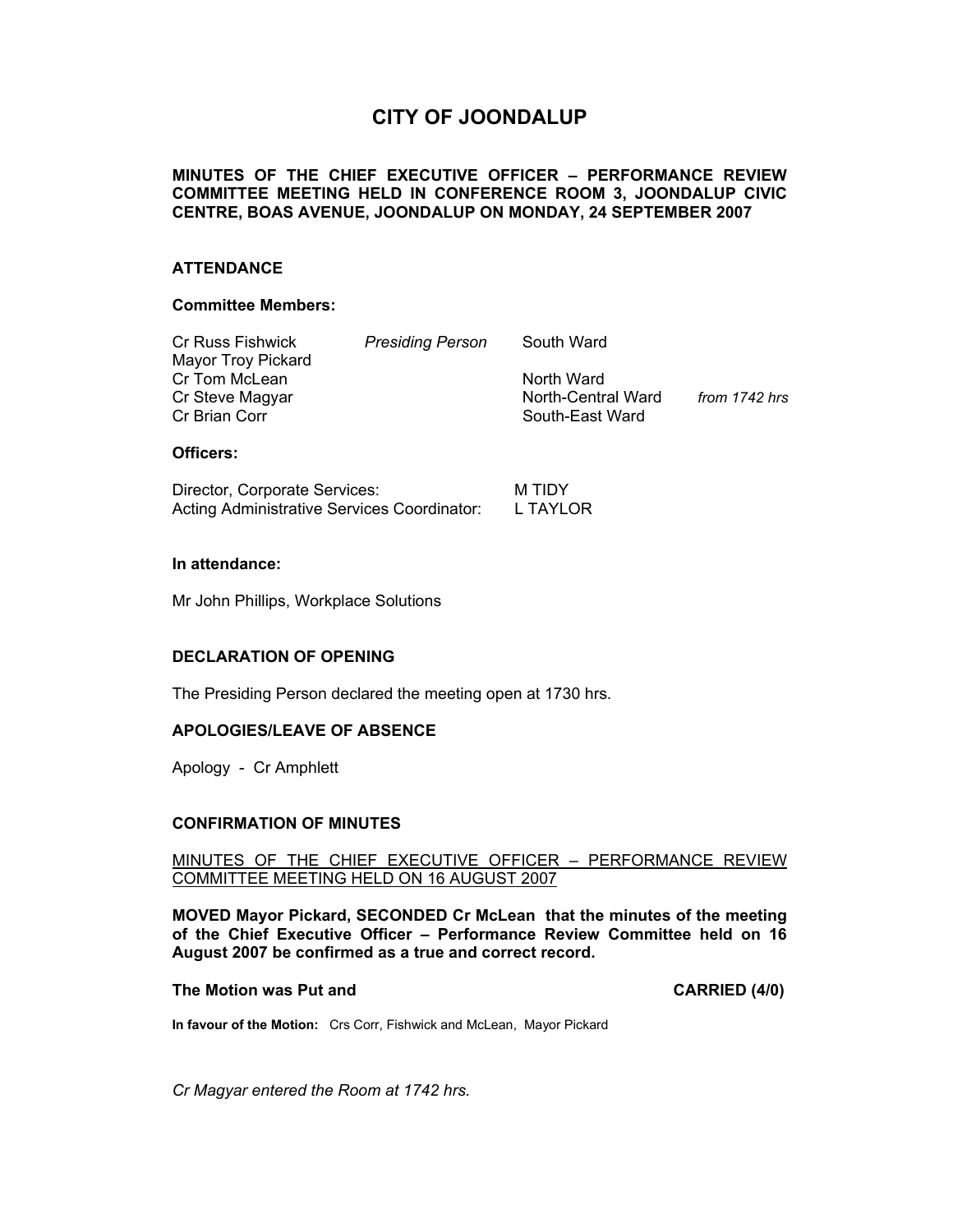## **ANNOUNCEMENTS BY THE PRESIDING PERSON WITHOUT DISCUSSION**

Nil.

## **DECLARATIONS OF INTEREST**

## **Disclosure of Financial Interests**

A declaration under this section requires that the nature of the interest must be disclosed. Consequently a member who has made a declaration must not preside, participate in, or be present during any discussion or decision-making procedure relating to the matter the subject of the declaration. An employee is required to disclose their financial interest and if required to do so by the Council must disclose the extent of the interest. Employees are required to disclose their financial interests where they are required to present verbal or written reports to the Council. Employees are able to continue to provide advice to the Council in the decision making process if they have disclosed their interest.

| <b>Name/Position</b>      | Mr Garry Hunt - Chief Executive Officer         |  |  |
|---------------------------|-------------------------------------------------|--|--|
| <b>Item No/Subject</b>    | Item 1 – CEO Annual Performance Review Progress |  |  |
| <b>Nature of interest</b> | Financial                                       |  |  |
| <b>Extent of Interest</b> | Mr Hunt holds the position of CEO.              |  |  |

## **Disclosure of interest affecting impartiality**

Elected Members and staff are required under the Code of Conduct, in additional to declaring any financial interest, to declare any interest that may affect their impartiality in considering a matter. This declaration does not restrict any right to participate in or be present during the decision-making process. The Elected Member/employee is also encouraged to disclose the nature of the interest.

| <b>Name/Position</b>      | Mr Mike Tidy - Director Corporate Services                        |  |  |
|---------------------------|-------------------------------------------------------------------|--|--|
| <b>Item No/Subject</b>    | Item 1 - CEO Annual Performance Review Progress                   |  |  |
| <b>Nature of interest</b> | Interest that may affect impartiality                             |  |  |
| <b>Extent of Interest</b> | Due to the nature of his employment relationship with the<br>CEO. |  |  |

## **IDENTIFICATION OF MATTERS FOR WHICH THE MEETING MAY SIT BEHIND CLOSED DOORS**

Item 1 - CEO Annual Performance Review Progress - [74574]

## **PETITIONS AND DEPUTATIONS**

Nil.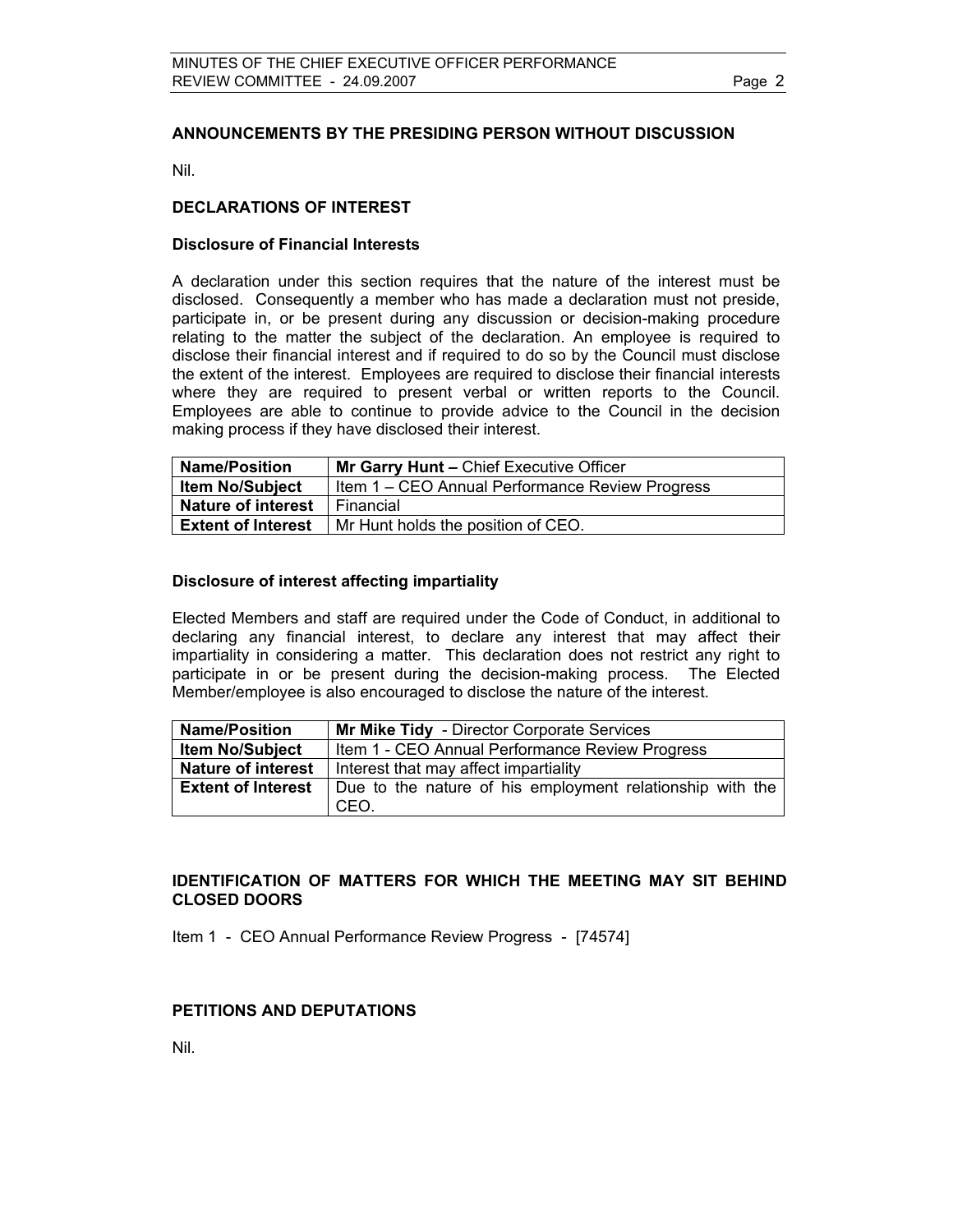## **ITEM 1 CEO ANNUAL PERFORMANCE REVIEW PROGRESS - [74574]**

**WARD:** All

**RESPONSIBLE** Michael Tidy **DIRECTOR:** Director Corporate Services

### **PURPOSE OF REPORT**

The purpose of this report is for the CEO Performance Review Committee (the committee) to progress the Annual Performance Review of the Chief Executive Officer (CEO).

### **EXECUTIVE SUMMARY**

All elected members have been invited to provide written responses on the CEO's performance in accordance with clause 11.3(e)(ii) of the CEO's contract. The CEO has also completed his self-evaluation report in accordance with clause 11.3(c) of the CEO's contract.

The committee now needs to consider the report of the Consultant and prepare for the formal performance review interview. The interview will be conducted on Thursday 27 September 2007.

*It is recommended that the CEO Performance Review Committee:* 

- *1 NOTES that the requirements of clause 11.3(e)(ii) of the CEO's contract in relation to inviting all Elected Members to make written comments on the CEO's performance have been met;*
- *2 NOTES that the requirements of clause 11.3(c) of the CEO's contract in relation to the CEO completing a self-evaluation report assessing his performance against the prescribed Key Performance Indicators have been met;*
- *3 RECEIVES the CEO's Self Evaluation Report on his performance; and*
- *4 RECEIVES the Consultant's Report on Elected Member Feedback and the CEO's Self Evaluation Report.*

#### **BACKGROUND**

CEO's performance review process requires the committee (clause 11.3(e)(ii) of the CEO's contract) to invite written comments at least fifteen (15) days prior to the scheduled interview from all individual Councillors addressing their views on the CEO's performance of his duties under his contract. Comments, which are not in writing, not signed or not received at least five (5) working days prior to the scheduled interview, must not be taken into account.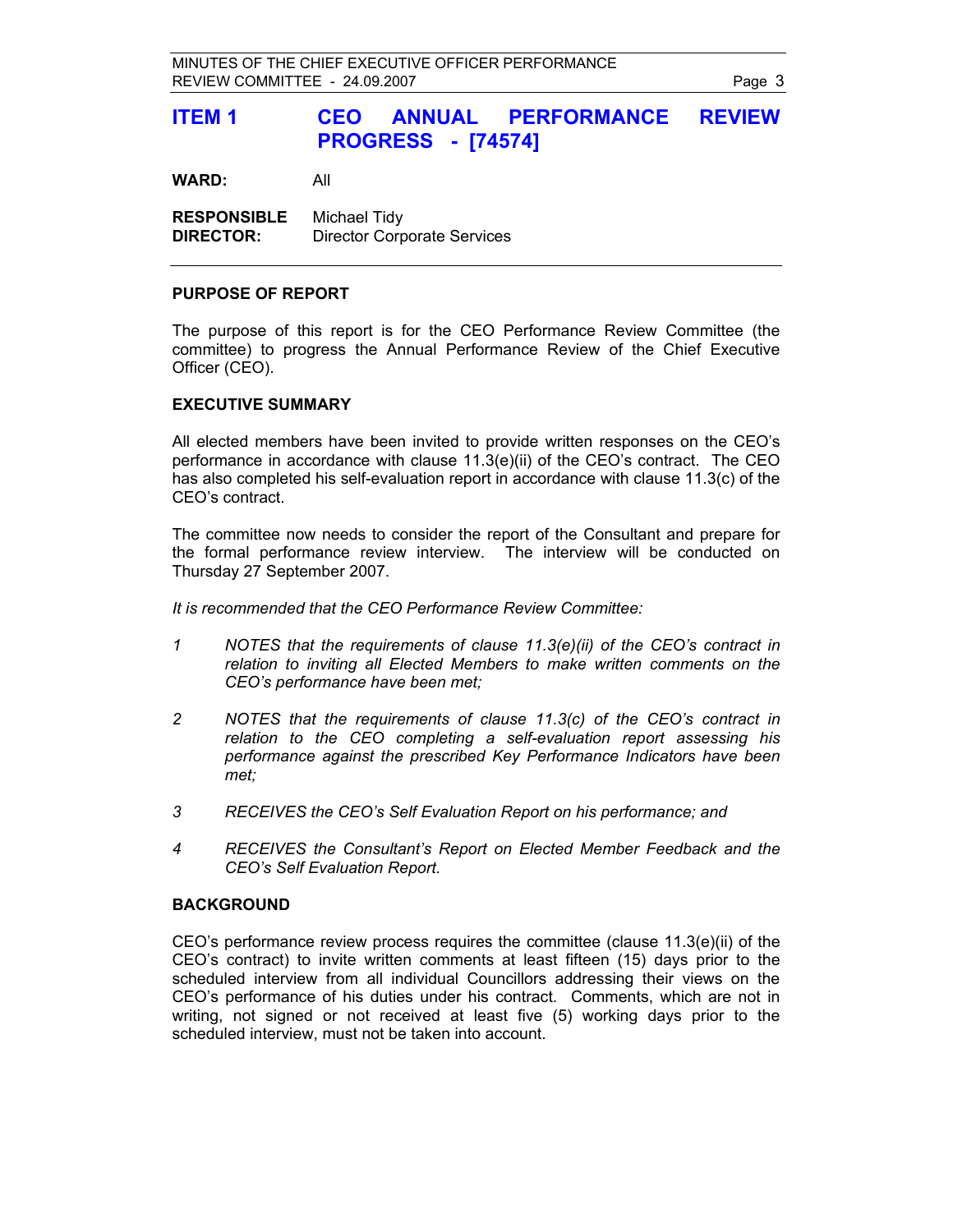There is also a requirement that the CEO (clause 11.3(c) of the CEO's contract) prepare a self-evaluation report assessing his performance against the prescribed Key Performance Indicators (KPI's) for the last financial year immediately preceding the Annual Performance Review. This is required to be provided to the committee not less than five (5) working days prior to the scheduled interview.

At it's meeting on 16 August 2007 the committee agreed to schedule the interview (clause 11.3(b) of the CEO's contract) for Thursday 27 September 2007 at 5.00pm. Subsequently 15 days notice in writing was given to the CEO and all elected members were invited to make written comments on the CEO's performance of his duties under his contract.

## **DETAILS**

#### **Issues and options considered:**

As previously advised to the committee Clause 11 of the CEO's contract sets out a clearly defined process for undertaking the review of the CEO's performance. The requirements to invite written comments from elected members and for the CEO to prepare a self-evaluation report, both with fifteen (15) working days notice are fundamental to the performance review process.

These requirements have been met and the committee has fulfilled, to this point, all of its obligations in terms of the timeframe set out in the CEO's contract.

The Consultant appointed to assist the committee with the review has prepared a report, attachment 1, for the committee's consideration prior to the formal interview. The report draws on elected members feedback and the CEO's Self Evaluation Report, attachment 2.

## **Link to Strategic Plan:**

Objective 4.5 - To manage our workforce as a strategic business resource.

## **Legislation – Statutory Provisions:**

Included in Clause 3 Executive Duties, of the CEO's Employment Contract are the following references to the Local Government Act 1995 and other regulatory requirements:

- "3.3 exercise such powers and carry out such duties and functions as are imposed in the Act, and all other relevant laws, regulations and Standing Orders
- 3.4 fulfil the functions of a CEO as prescribed in the Act
- 3.5 comply with the Council's policies and procedures and Code of Conduct, as varied from time to time by the Council"

It should be noted that the committee has no delegated power.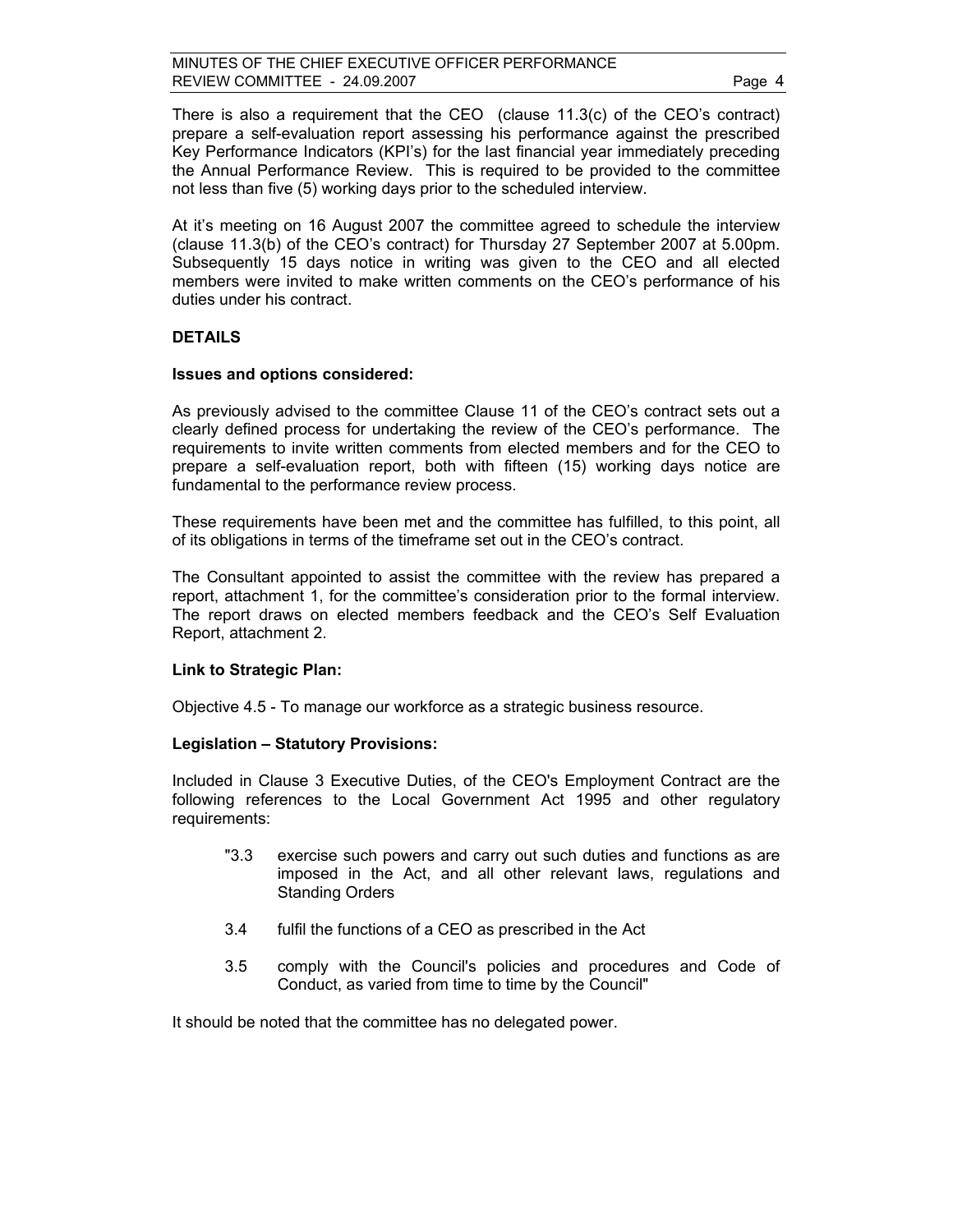#### **Risk Management considerations:**

The performance review process is designed to evaluate and assess the CEO's performance against Key Performance Indicators on a periodic basis and the Performance Review Committee is required to refer its concluded report to the Council for consideration.

### **Financial/Budget Implications:**

In conducting the performance review under the CEO's Employment contract, the Performance Review Committee is required to consult with and seek guidance from an external and independent human resources expert, or similar, to facilitate the review of the CEO's performance (Clause 11.3(e)(i)).

The cost of the appointed consultant is covered by the City's consultancy budget for 2007/08.

#### **Policy implications:**

Not Applicable

#### **Regional Significance:**

Not Applicable

#### **Sustainability implications:**

Not Applicable

#### **Consultation:**

As part of the review process the under clause  $11(3)(e)(ii)$  the Performance Review Committee is required to seek written comments in relation to the CEO's performance from all individual Elected Members.

#### **COMMENTS**

The committee has now completed all of the steps and received all of the input stipulated in the CEO's contract as required prior to the conduct of the scheduled interview. The focus for the committee in regard to this report is preparing for the interview.

## **ATTACHMENTS**

- Attachment 1 Consultants Report on Elected Member Feedback and the CEO's Self Evaluation Report (distributed separately)
- Attachment 2 CEO's Self Evaluation Report (distributed separately)

## **VOTING REQUIREMENTS**

Simple majority.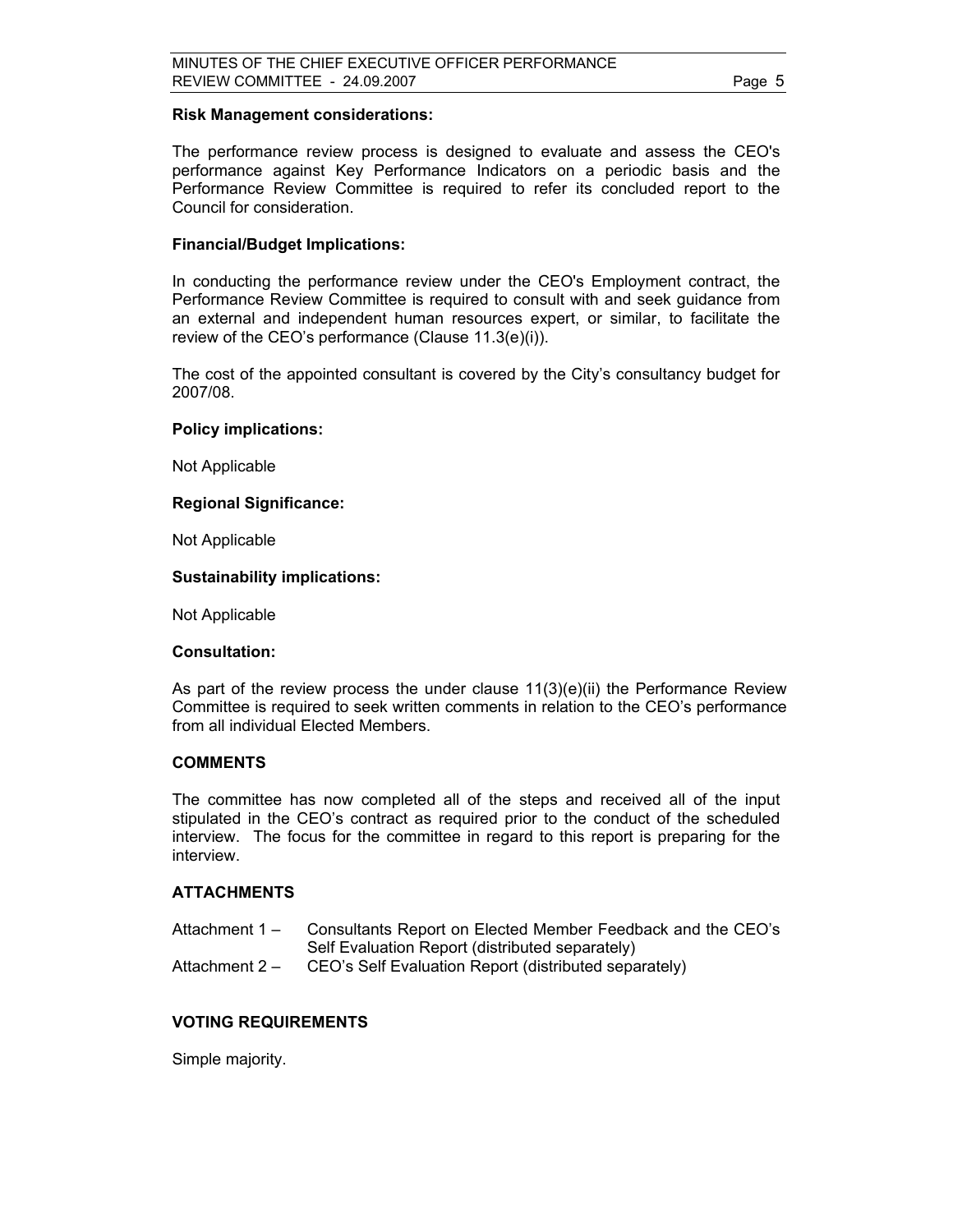**OFFICER'S RECOMMENDATION:** That it is recommended that the CEO Performance Review Committee:

- 1 NOTES that the requirements of clause 11.3(e)(ii) of the CEO's contract in relation to inviting all Elected Members to make written comments on the CEO's performance have been met;
- 2 NOTES that the requirements of clause 11.3(c) of the CEO's contract in relation to the CEO completing a self-evaluation report assessing his performance against the prescribed Key Performance Indicators have been met;
- 3 RECEIVES the CEO's Self Evaluation Report on his performance; and
- 4 RECEIVES the Consultant's Report on Elected Member Feedback and the CEO's Self Evaluation Report.

The Director Corporate Services provided an overview of his report. The consultant then gave an overview of his report on the Elected Member Feedback and the CEO's Self Evaluation Report. Discussion ensued in relation to comments contained within the feedback forms completed by Elected Members and the information included in the Consultant's Report. It was agreed that a revised Consultant's Report would be provided to Elected Members.

**MOVED Mayor Pickard, SECONDED Cr McLean that it is recommended that the CEO Performance Review Committee:** 

- **1 NOTES that the requirements of clause 11.3(e)(ii) of the CEO's contract in relation to inviting all Elected Members to make written comments on the CEO's performance have been met;**
- **2 NOTES that the requirements of clause 11.3(c) of the CEO's contract in relation to the CEO completing a self-evaluation report assessing his performance against the prescribed Key Performance Indicators have been met;**
- **3 RECEIVES the CEO's Self Evaluation Report on his performance;**
- **4 RECEIVES the Consultant's Report on Elected Member Feedback, as amended, and the CEO's Self Evaluation Report and provides the CEO with a copy of the amended Feedback Report;**
- **5 DISCUSSES with the CEO the inclusion of two KRA and/or KPI's into the contract, namely Major Projects and Sustainability.**

## **The Motion was Put and CARRIED (5/0) CARRIED (5/0)**

**In favour of the Motion:** Crs Corr, Fishwick, McLean and Magyar, Mayor Pickard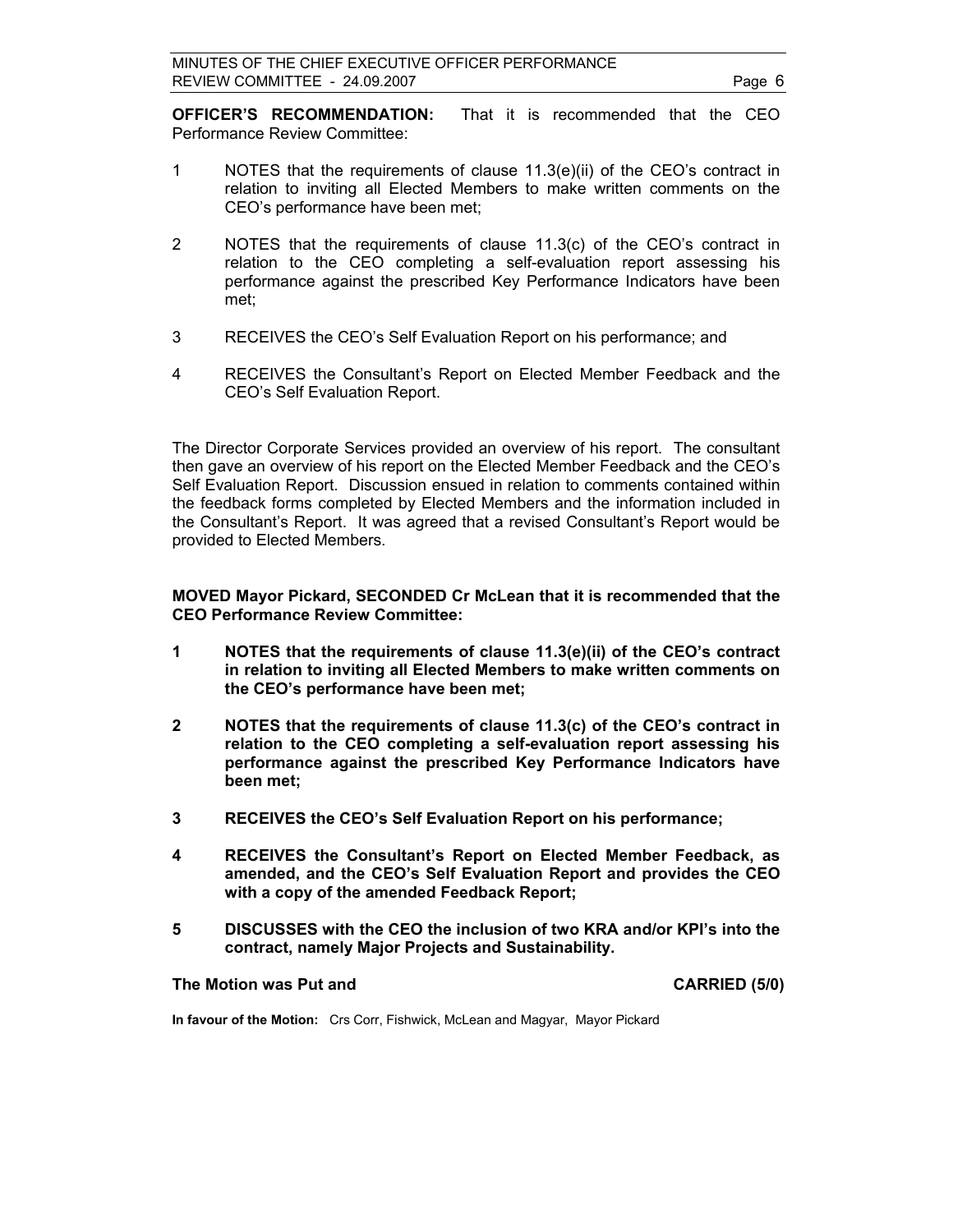## **ITEM 2 PERFORMANCE REVIEW COMMITTEE - CHIEF EXECUTIVE OFFICER - RESIGNATION OF COUNCILLOR M JOHN - [74574] [65597]**

**WARD:** All

**RESPONSIBLE** Mr Mike Tidy **DIRECTOR:** Corporate Services

## **PURPOSE**

To advise of the resignation of Cr John from the Performance Review Committee - Chief Executive Officer (the committee).

## **EXECUTIVE SUMMARY**

Cr John has resigned from the committee. Due to the short remaining term of the committee and that it would normally be proposed that the other Councillor in the South-West ward be the replacement but this position is currently vacant it is recommended:

*That the resignation of Cr John from the Performance Review Committee - Chief Executive Officer be RECEIVED and it is RECOMMENDED to Council that it does not appoint a replacement to fill the vacancy on the committee before 20 October 2007.* 

## **BACKGROUND**

Council at its Special Council meeting of 25 May 2006 (Item 1) appointed the Mayor and one representative from each ward to the Performance Review Committee - Chief Executive Officer as follows:

|                           | <b>Members</b>         |
|---------------------------|------------------------|
|                           | <b>Mayor T Pickard</b> |
| <b>North Ward</b>         | <b>Cr T McLean</b>     |
| <b>North-Central Ward</b> | Cr S Magyar            |
| <b>Central Ward</b>       | <b>Cr G Amphlett</b>   |
| <b>South-West Ward</b>    | Cr M John              |
| <b>South-East Ward</b>    | <b>Cr B Corr</b>       |
| <b>South Ward</b>         | <b>Cr R Fishwick</b>   |

Cr John has tendered her resignation from the committee effective from 18 September 2007.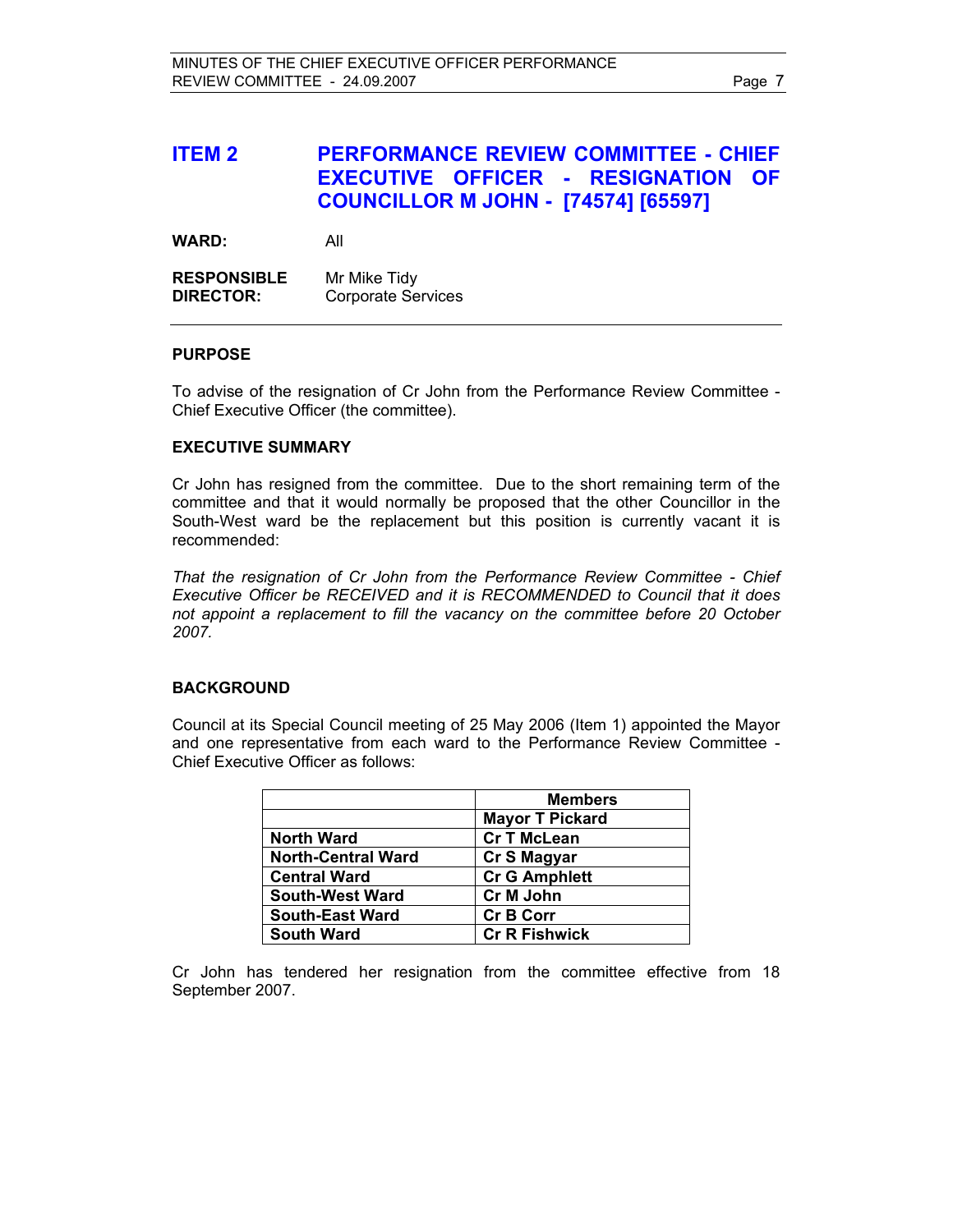## **DETAILS**

## **Issues and options considered:**

All current committee appointments will expire and new appointments will need to be made as a result of the elections on 20 October 2007.

Council may therefore consider not replacing Cr John on the committee due to the:

- Short period of time between 18 September 2007 and 20 October 2007, and
- Original appointments were based on equal representation from wards and the other Councillor position for the South-West Ward is vacant.

## **Link to Strategic Plan:**

4.3.3 Provide fair and transparent decision-making processes.

## **Legislation – Statutory Provisions:**

There are no statutory requirements that specifically require vacancies for positions on committees to be filled in any particular timeframe.

## **Risk Management considerations:**

There is a slightly heightened risk that it will be more difficult to achieve a quorum although the history of elected member attendance at the committee has been very good and a quorum has not previously been a problem.

## **Financial/Budget Implications:**

Not Applicable.

## **Policy Implications:**

Not Applicable.

## **Regional Significance:**

Not Applicable.

## **Sustainability Implications:**

Not Applicable.

## **Consultation:**

Not Applicable.